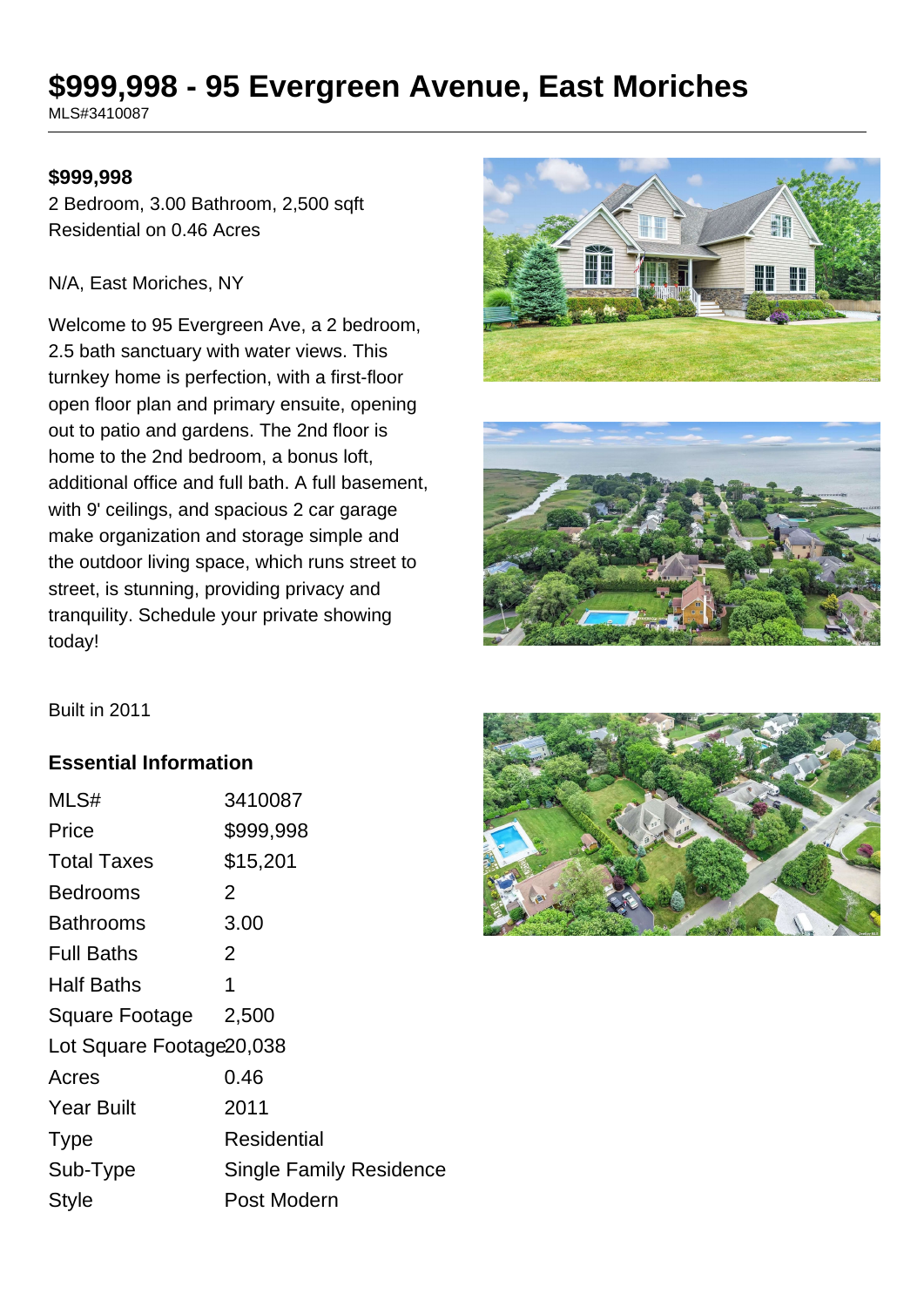| <b>Status</b> | Active |
|---------------|--------|
|---------------|--------|

# **Community Information**

| Address      | 95 Evergreen Avenue  |
|--------------|----------------------|
| Subdivision  | N/A                  |
| City         | <b>East Moriches</b> |
| County       | <b>Suffolk</b>       |
| <b>State</b> | NY                   |
| Zip Code     | 11940                |

## **Amenities**

| Features     | Level                                       |
|--------------|---------------------------------------------|
| Parking      | Private, Attached, 2 Car Attached, Driveway |
| # of Garages |                                             |
| Garages      | Private, Attached, 2 Car Attached, Driveway |

#### **Interior**

| Interior                 | Hardwood                                                                                                                                |  |
|--------------------------|-----------------------------------------------------------------------------------------------------------------------------------------|--|
| <b>Interior Features</b> | Master Downstairs, Cathedral Ceiling(s), Den/Family Room, Eat-in<br>Kitchen, Formal Dining Room, Entrance Foyer, Granite Counters, Home |  |
|                          | Office, Living Room / Dining Room, Master Bath, Powder Room,<br>Storage, Walk-In Closet(s)                                              |  |
| Appliances               | Dishwasher, Dryer, Oven, Refrigerator, Washer                                                                                           |  |
| Heating                  | Oil, Forced Air                                                                                                                         |  |
| Cooling                  | <b>Central Air</b>                                                                                                                      |  |
| Fireplace                | Yes                                                                                                                                     |  |
| # of Fireplaces          | 1                                                                                                                                       |  |
| Has Basement             | Yes                                                                                                                                     |  |
| <b>Basement</b>          | Full                                                                                                                                    |  |

#### **Exterior**

| Exterior               | Frame, Cedar, Shake Siding, Vinyl Siding |
|------------------------|------------------------------------------|
|                        | Exterior Features Sprinkler Lawn System  |
| <b>Lot Description</b> | Level                                    |
| Construction           | Frame, Cedar, Shake Siding, Vinyl Siding |

## **School Information**

| <b>District</b> | <b>East Moriches</b>                   |
|-----------------|----------------------------------------|
| Elementary      | <b>East Moriches Elementary School</b> |
| Middle          | <b>East Moriches School</b>            |